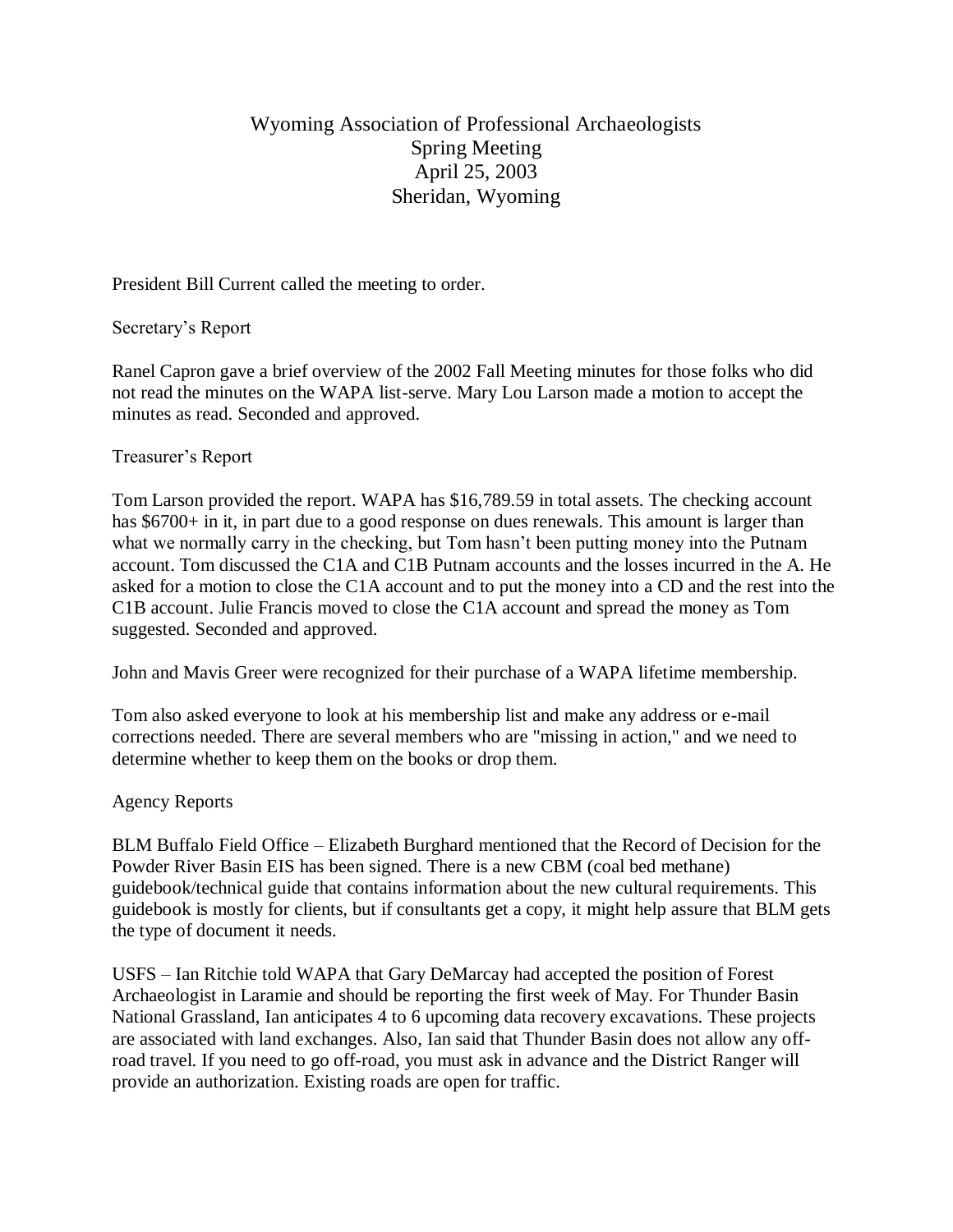Deana Wood said that in the Medicine Bow/Routt forests, if the road does not have a number, then you can't drive on it. At Pole Mountain, you can only go 100' off the road to cut wood; in other areas it is 300'. Best to talk to Ranger as soon as you know you'll need to go off-road. She announced that Sarah Crump was the new archaeologist in the Brush Creek/Hayden office. She said that timber sales and mining were picking up. Also state land exchange will affect the boundaries of the forest.

Rick Laurent briefed the group that the Big Horn National Forest is experiencing a major emphasis on grazing permit renewals. Also Bill Matthews is the new archaeologist in Lovell. So Rick covers BHNF east of the Continental Divide and Bill covers the west portion. Rick also said that the USFS was reviewing jobs to determine whether the job can be outsourced/contracted for, thus eliminating positions. This is also happening to the NPS. Doing some forest planning – encourage WAPA members to comment on that.

WYSHPO – Richard Currit told the group that Nancy Hanks, the architectural historian, will be leaving their office. So that position will be advertised. Also, files search fees will be going up. This will help maintain the servers, etc. Fees will now be \$30. Congress has slashed the Historic Preservation Fund, which directly affects the services the SHPO, among other agencies and state organizations, can provide to the public. There is a new director, Phil Noble (replacing John Keck). They have hired a new historian, Stacy Harvey (graduating from UW), who starts in June.

WYDOT – Julie Francis indicated that the Highway Authorization Act is hung up in Congress due to environmental streamlining, but they may be getting more money. Engineers are moving schedules around, moving projects up, so she is not sure what arch projects will happen this summer. They do have a Paleoindian site, but won't work on it until next year. Finishing EIS now. Projectile points from site look Idaho-ish. Also may have to realign the highway around the Flying V National Register property (outside of Newcastle).

## OLD BUSINESS

Awards – Mary will write the letter for Jim Stewart and Audrey Shalinsky, Judy Wolf will do the one for Elizabeth Rahel. Ranel is going to look at getting the plaques. Where might we award these? The Frison lecture in Laramie in September might be a good venue or even at a June Frison WAS Chapter meeting. Executive committee will work on this.

Newsletter – We really need an editor who will prod everyone on a regular basis to send in articles about work that's been done or future work. Russ has said that WAPH (Wyoming Association of Professional Historians) also has a newsletter problem, so maybe we could combine our newsletters. Julie said she thought it would be a good idea since we do have to deal with historic sites. Could be sticky with funding issues, how much space does each group get, etc. Will have Russ look into this further.

List Serve – consensus of group was that the list-serve was a benefit of WAPA membership. Asked Mary to check and see how difficult it would be to spool messages to an archive. She will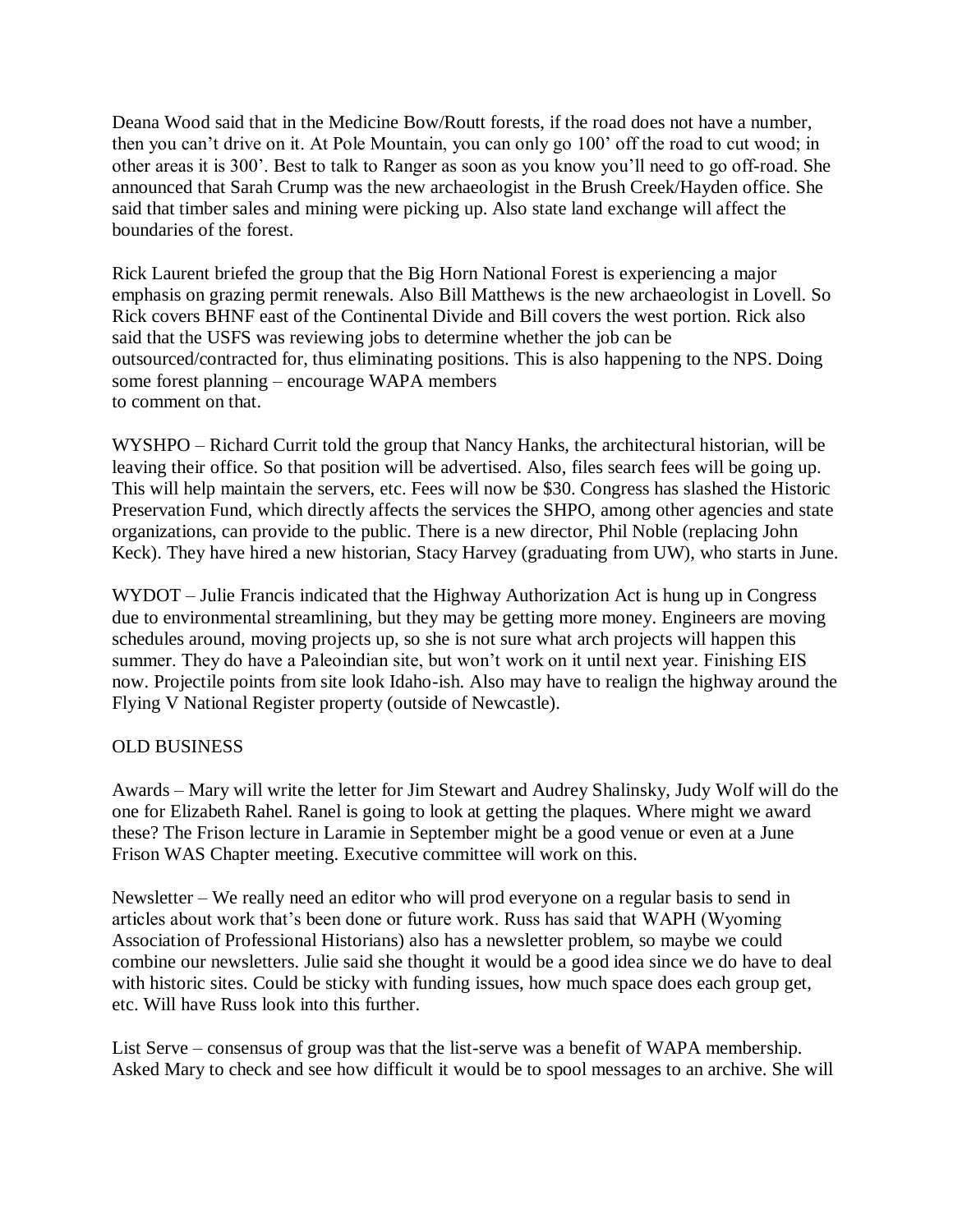check with Eric. Also need to provide your name and address when you sign up for the list serve, so we have current info for sending out newsletters, etc.

Some folks haven't been getting the initial messages and it may be that your server is kicking it out as spam. We could go to a bulletin board service. Mary will ask Eric for a list of people on the list-serve.

We will have a drop dead date of the next meeting, so that anyone on the list serve not a WAPA member, can join before next time.

WAAM – new posters are in. Features the Hawken site. Dr. Frison wrote the brochure. WAPA members who've contributed are: Current Arch Research, TRC Mariah, SWCA, Western Arch Svcs, Dave Vlcek. Also if you didn't know, our 2002 poster won 2nd place at the SAAs earlier this month.

Cultural Properties Form and Handbook - Mary indicated the handbook was not finished, mostly because they were working on the Class III Report Standards. She also reported two minor editorial changes for folks to be aware of. First, under "Factors Affecting Integrity," you need to add in "bioturbation." And on Part 8 of the Site Matrix, the historic period dates do not match on 8a, 8b and 8c. She said that 8b and 8c are correct, not 8a. These items will be fixed and the forms will be re-posted to the Internet.

Regarding mapping, WYCRO has provided 5 opportunities for training. There is an on-line training handbook that will soon be posted on the list-serve. She expects to have formal training again in the fall.

BJ asked if the service was reliable, doesn't crash, etc.? Mary replied yes, they have had times when 15 people were on it at the same time. However, the cultural database is on an old server and it won't take more than 10 users at a time.

Tom Larson indicated it would be helpful to have a regular sign-in without bringing up the map server – just to get to the forms. Mary indicated the reason is for security – we have to have you come through IMS to get to the other information – you are "authenticated" through the map server. Suggestion made to have icons to go to GLO (etc) after the security clearance.

John Greer indicated that 99% of the time, he just wants a specific site form or a GLO map; he doesn't really want to go through the other information to get there. The Department of Revenue website also has GLO's; although they may be in tif format rather than pdf.

Question about material type and site updates – some field offices want information saying nothing has changed. Would need to have a discussion about that with the agency.

SHPO said they wouldn't put out formal format about this. Agency specific.

GPS datum points required – yes? You'll have to create a cadastral point. 5 m or less. Will not recommend units to buy. GPS site center point required.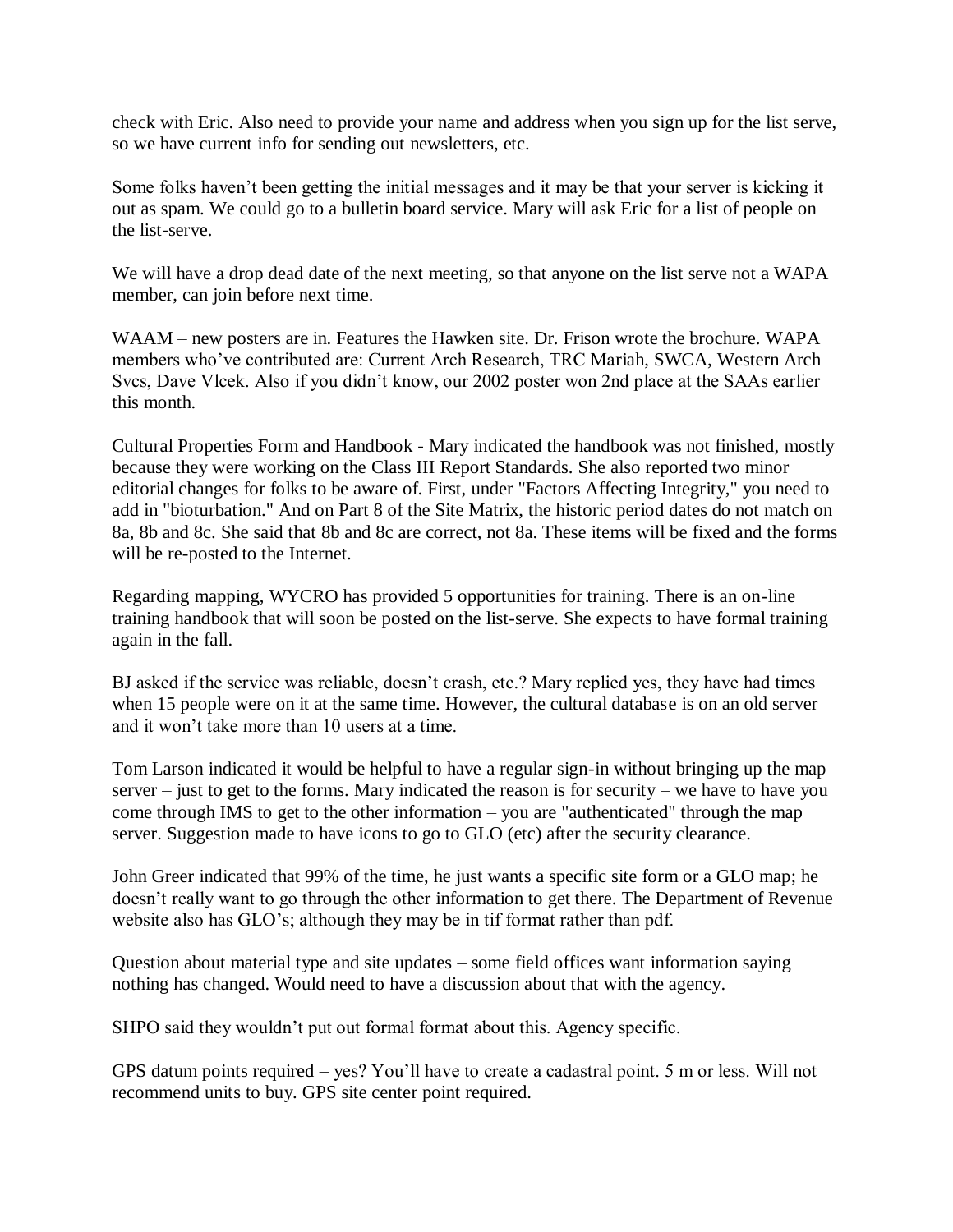New Members -- Bill Matthews was approved as a new member.

Testing Committee – Danny Walker and Bill Current have not done much on this. Apparently Tim Nowak was instructed not to release any testing information until the BLM handbook was completed. Judy Wolf seemed to think that Tim might be reconsidering that situation. Tabled until next meeting.

Trails – Ranel Capron read a statement from Russ Tanner, BLM Historian, regarding trails and the management plan to come. The membership asked if Tim Nowak could bring his Trails Power Point presentation to the next WAPA meeting.

#### NEW BUSINESS

Report Standards – Ed Schneider asked if there had to be photographs of each site? Also do you bind the Isolated Finds into the Report (No); Tom Larson indicated that consultants are being asked to provide certain information that is not in the files search. Looking for a general idea of what has been previously inventoried – in the area of effect; site types and criteria of why they are important. Will view shed be important?

PUMP III Grant from Department of Energy – Mary Hopkins handed out a technical brief to the membership. There are full GIS data sets for 8 counties in Northeast Wyoming. There will be a geoarchaeology model for the Powder River Basin completed by Bill Eckerle. Wyoming and New Mexico face the same issues; need to improve the way data is tracked; make better decisions on oil and gas management. This is an outgrowth of a project done in Nevada – Pine Valley – on a smaller scale. It is a 2-year project. There will be a meeting about this at the RMAC.

Project will contain: GIS data set and Geoarchaeology; Project tracking prototype is on line and being tested soon. It is web-based, will automatically create the Survey Report Cover Page and is meant to produce the BLM annual report. Right now are assessing previous inventory in the Powder River Basin and how to quantify that. This will start in year 2. All site form information is being collected for scanning. Have 3 full time people hired for this project.

FALL MEETING – Planned for Thursday, September 18th, evening meeting @ the Rocky Mountain Anthropological Conference (RMAC) in Estes Park, Colorado. It was mentioned that we might want to ask the CCPA to attend our meeting as well.

NOMINATION COMMITTEE – Russ Tanner is chair; Julie Francis and Ian Ritchie will also be on the committee. Would like to send out an announcement on the list-serve regarding nominations for officers.

Discussed possibility of a joint meeting with the Wyoming Association of Professional Historians in the Fall of 2004. We would have separate business meetings, but a joint sessions of papers. Will need to check with Russ Tanner, who might be a member of WAPH. Tabled until next meeting.